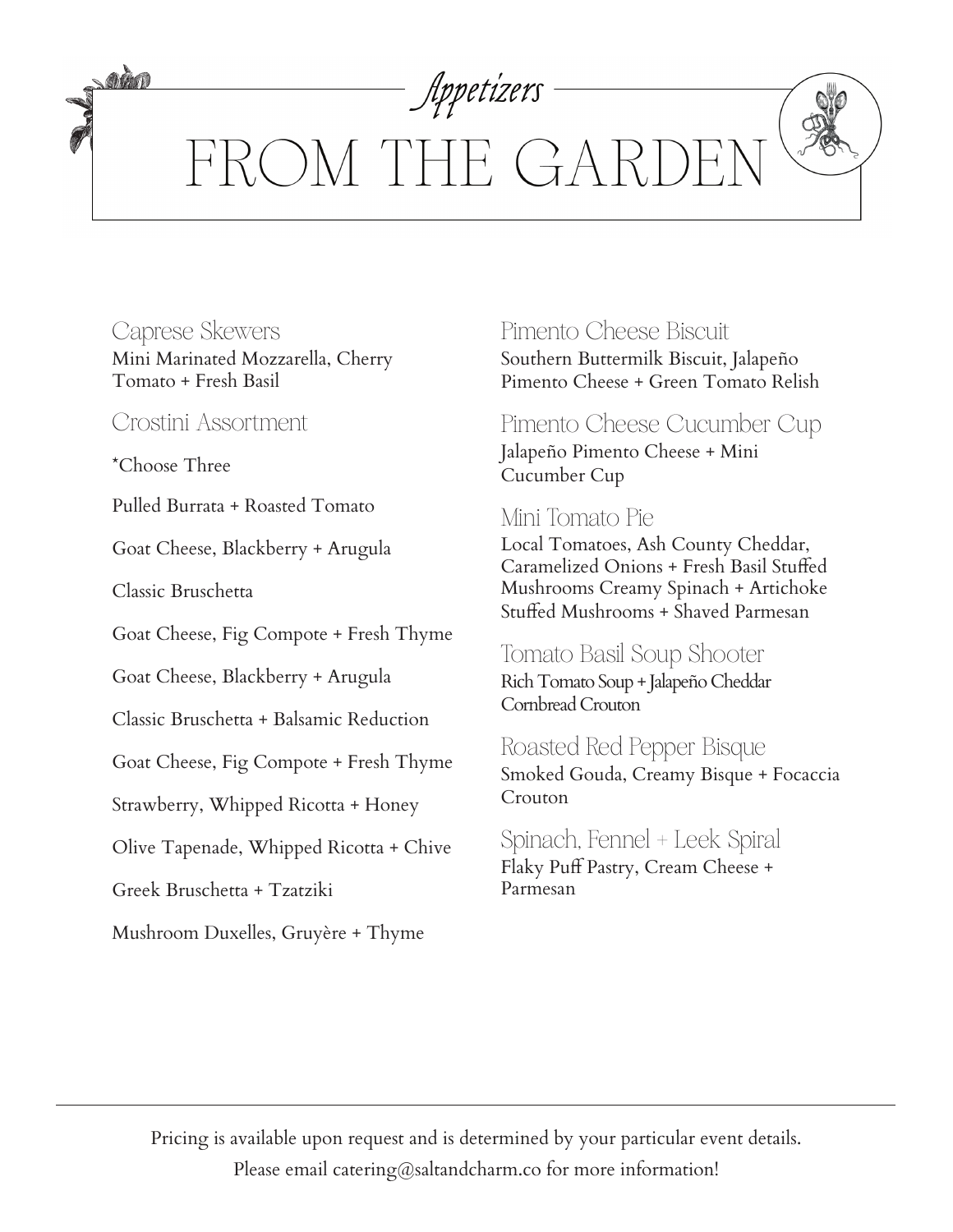# Appetizers FROM THE LANI

Roast Beef Crostini Blackberry Reduction, Blue Cheese + Arugula

*adda* 

Braised Beef Short Rib Tostada Honey Poblano Cream + Pickled Red Onion

Deconstructed Beef Wellington Puff Pastry Square, Mushroom Duxelle, Horseradish Cream + Roasted Beef Tenderloin

Chicken or Beef Satay Thai Peanut Dipping Sauce

Nashville Hot Chicken + Waffle Bite Belgian Waffle, Hot Honey Drizzle + Sweet

Heat Pickle

Cashew Chicken Salad Roll Creamy Cashew Chicken Salad Wrapped in Butter Lettuce with a Chive Knot

## Carolina Pulled Pork Biscuit

Southern Buttermilk Biscuit, Pulled Pork, Creamy Coleslaw + Spicy Pickle Relish

Mini Braised Pork Taco Red Cabbage + Jicama Slaw + Cilantro

## Candied Bacon Skewers

Sweet + Spicy Brown Sugar Rub

Mini BLT Crostini Applewood Smoked Bacon, Basil Mayo, Micro Greens + Cherry Tomatoes on Pumpernickle Round

Lamb Lollipop with Tzatziki Sauce

Duck Confit Duck Confit Bite with Creamy Blue Corn Grits, Caramelized Leeks + Blackberry Reduction

Sriracha Bacon Deviled Eggs Crispy Bacon, Sriracha + Green Onion

Pricing is available upon request and is determined by your particular event details. Please email catering@saltandcharm.co for more information!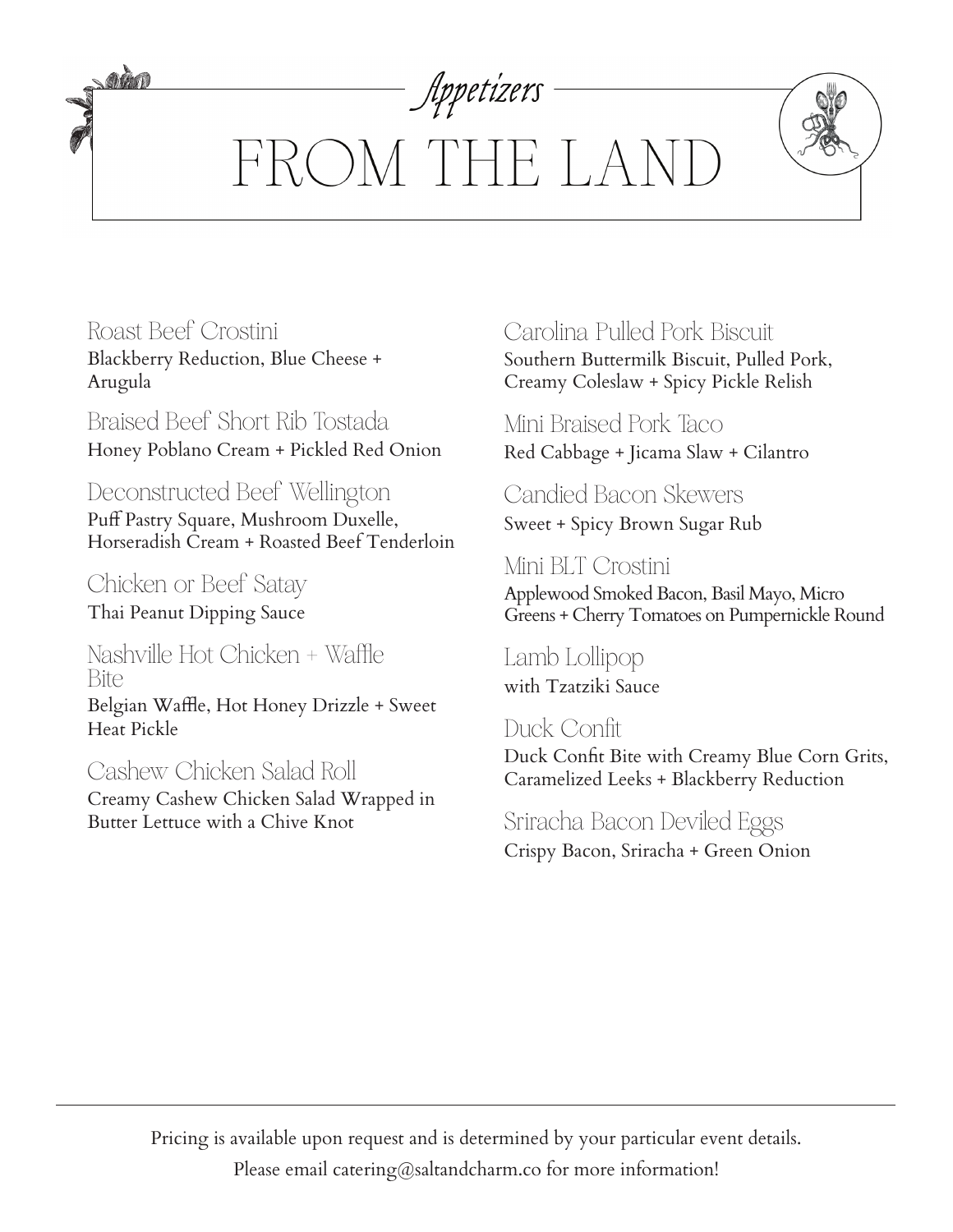# Appetizers FROM THE SEA

Shrimp + Grits Shooter White Cheddar Grits, Seared Shrimp, Bell Pepper, Mushrooms + Onions in a Creamy Sauce

amm

Roasted Shrimp Cocktail Station Jumbo Roasted Shrimp, Lemon Wedges + Spicy Cocktail Sauce

Tuna Tartare Wonton Cups Mango, Cucumber, Red Bell Pepper, Edamame + Cilantro

Mini Crab Cakes Roasted Red Pepper Remoulade, Micro Greens, Lemon Twist

Hillbilly Oysters \*Seasonal Raw On The Halfshell, Creamed Collards + Cornbread Crumble

Gin, Chili + Lime Oysters End of Days Gin, Red Chilies + Lime Zest

Mini Baja Shrimp Taco Chili Dusted Shrimp, Mango Salsa + Lime Crema

Bacon Wrapped Scallops Jumbo Sea Scallops + Maple Glazed Bacon

Seared Scallop Shooter White Cheddar + Gruyère Mac with Micro Greens

She Crab Shooter Creamy She Crab Bisque + Focaccia Crouton

Pricing is available upon request and is determined by your particular event details. Please email catering@saltandcharm.co for more information!